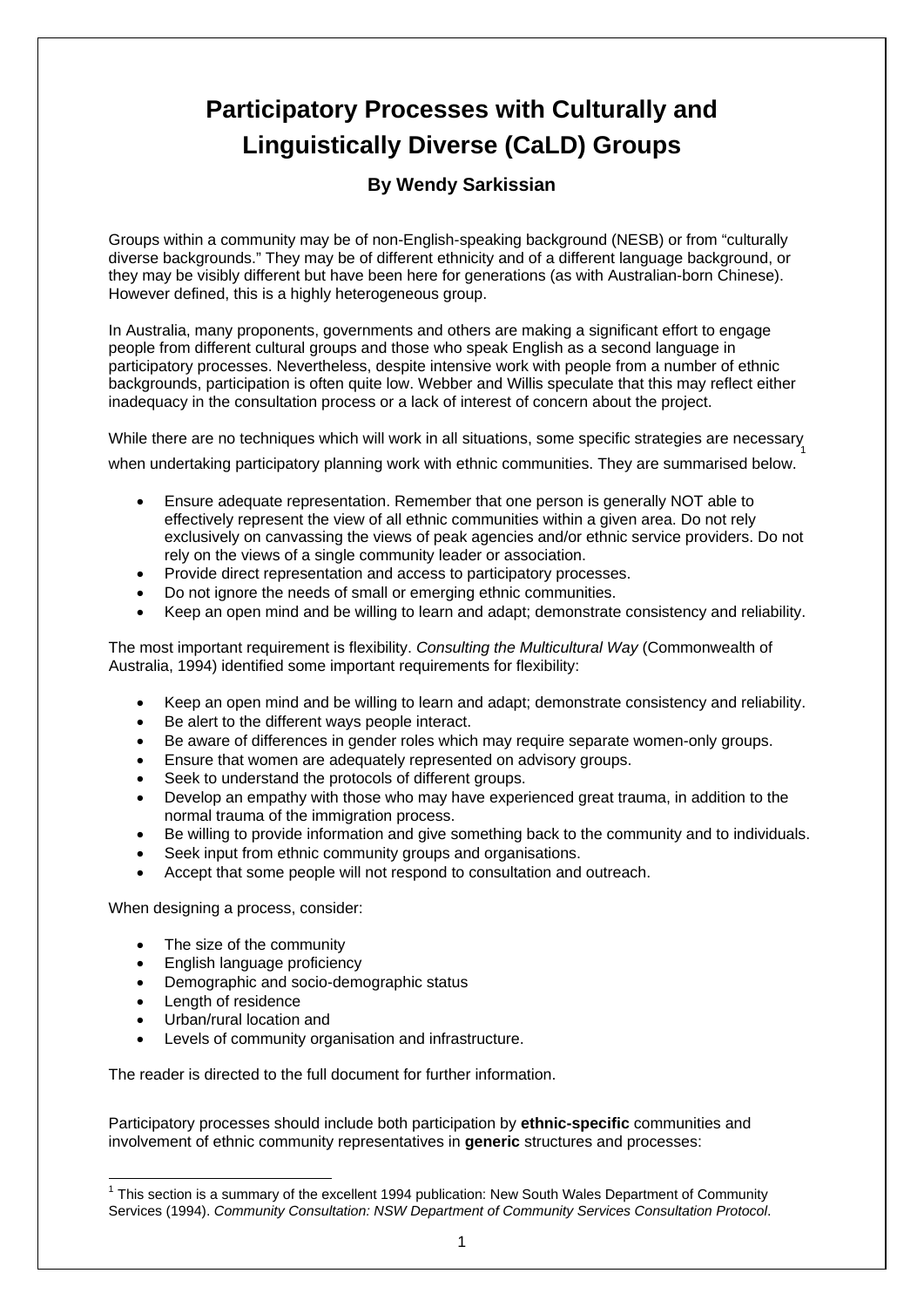- Use existing networks and structures.
- Advertise in the ethnic media.
- Identify ethnic community stakeholders (representatives of ethnic communities).
- Liaise with ethnic service providers and consumer groups or forums.
- Employ bilingual facilitators and/or interpreters.
- Ensure involvement of ethnic advisers, bilingual workers and/or skilled translators in the preparation of agendas and meeting or process format.
- Provide opportunities for language-specific and programs.
- Avoid using children as interpreters. Not only may their ability to interpret accurately not be known, but it can create differences in the power balance and respect between the generations, thereby disempowering parents and other older adults. This is particularly important if sensitive issues, such as women's health, are being discussed.
- Pay attention to practical arrangements (seating, briefing, and so forth).
- Include in reporting and feedback from participatory processes a record of ethnic community participation, as well as their views on the issues raised.
- Collect adequate background information on local ethnic communities (profiles of ethnic communities, needs, services, etc.).
- Ensure that reports include both a full report of ethnic participation, including their satisfaction with the process, as well as the issues raised.
- Pay particular attention to jargon or slang which may have discriminatory implications.
- Pay particular attention to body language: gestures that are accepted in one culture might be misunderstood or even considered offensive in another.

## **Participatory Processes with Aboriginal and Islander People**

Only a few of our participatory processes have specifically involved Aboriginal and Islander people. Thus, we have relied on advice from others – some excellent work on consultation with Aboriginal and Islander people about homes on Aboriginal and Islander land; a major study of housing for Aboriginal people; a study of housing consultation in remote Aboriginal communities, and the New South Wales Department of Community Services 1994 consultation protocol guidelines.

All writers on this topic emphasise one basic principle, as Aboriginal lawyer Larissa Behrendt explains: "The non-Aboriginal community needs to be educated about Aboriginal experience and perspectives. Approaching Aboriginal communities with a lack of understanding of what the issues in their lives are like shows a half-hearted attempt to conduct a relationship on equal footing."

Looking specifically at housing needs, Paul Memmot points out that there are many reasons why an Aboriginal and Islander person may not respond meaningfully to inquiries: the questioner's clumsiness in putting questions; the client's possible shyness or "shame"; disillusionment or anger; a perceived lack of power; fear of imagined reprisal from authority figures; a dependency on community leaders to make such decisions, and so on. It is always wise to consult with local Aboriginal and Islander representatives to ensure that your processes are culturally appropriate. Ask yourself, does your process consult Aboriginal and Islander people but not give them the power to make *decisions* about projects or program which affect them?

Helen Ross has argued that, "If control had priority over consultation, Aboriginal people might be able to decide which projects were to be undertaken, and, within the context of a project they had deliberated upon, could decide which aspects of the implementation to control directly, and which to contract out for implementation by someone else.

"The difference between being allowed to decide whether one wants a project (such as housing) in the first place is a vastly different thing from offering opinions on the detail of projects already decided on by more powerful authorities." At worst, according to Ross, consultation merely permits Aboriginal and Islander people to give assent to plans made for them. At best, "it permits them to take the initiative in describing their requirements, in the confidence that their wishes will be carried out."

The following guidelines should be carefully considered in process design, either for processes to facilitate the participation of Aboriginal and Islander people in general processes, as well as for developing particular strategies targeted at Aboriginal and Islander people:

• Be patient and flexible. Religious or cultural activities may take priority and may result in the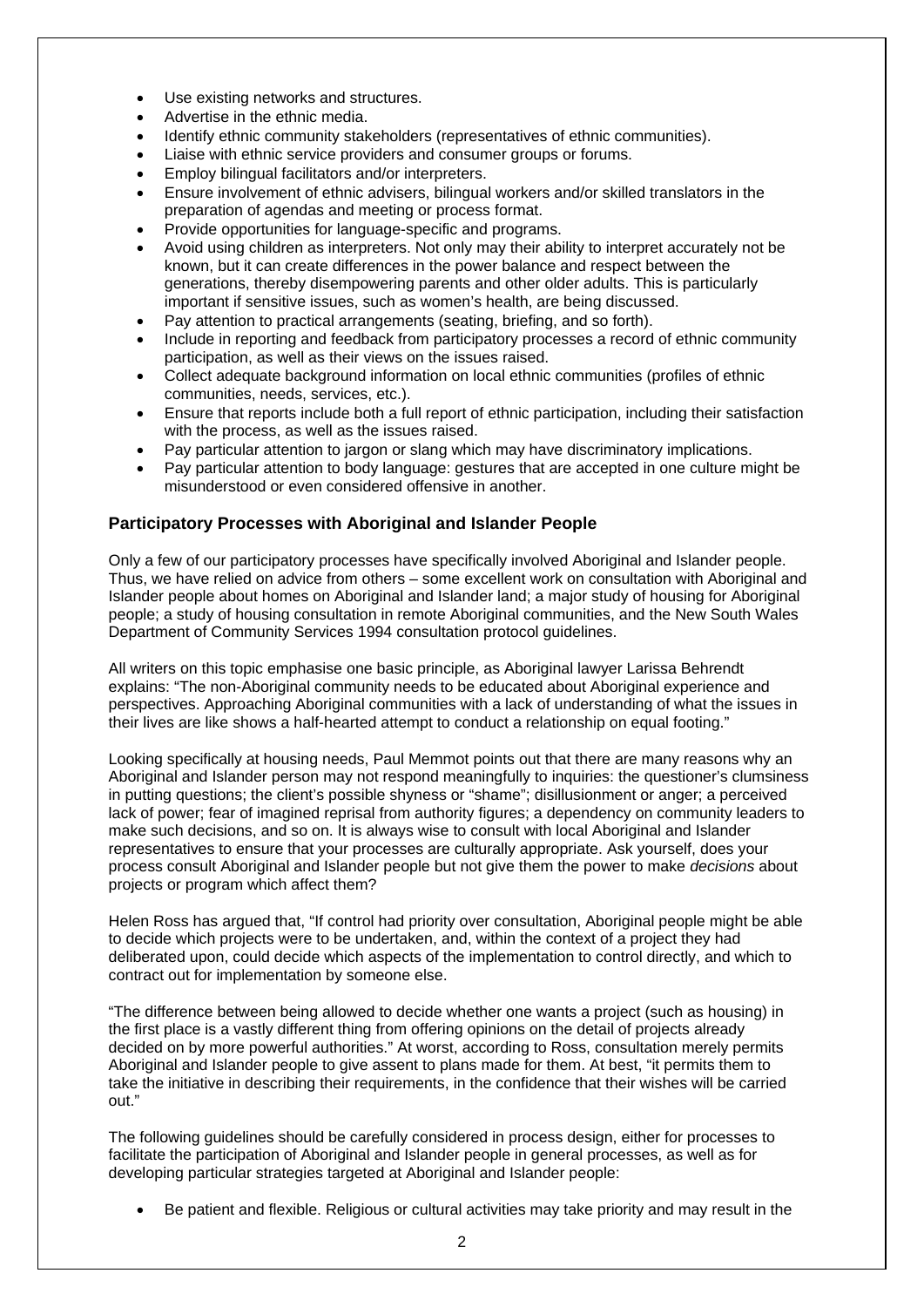cancellation of your proposed consultations.

- Try to find a common language, speech style and appropriate vocabulary and concepts for analysing needs. If necessary, establish a working relationship with an interpreter to ensure mutual intelligibility. At all times, avoid what some Aboriginal and Islander people call "high English".
- Pay attention to question-and-answer styles and develop techniques to overcome possible "courtesy biases" in responses.<sup>[2](#page-2-0)</sup>
- Learn appropriate use of body language and small-group spatial behaviour for effective and comfortable interaction, including appropriate and acceptable styles of presentation by facilitators and others seen as "expert".
- Find out about participatory processes which have been designed and controlled by Aboriginal and Islander people dealing with the same issue or similar issues and use that information to guide your strategy.
- Seek to understand the context of your inquiry: ask people about their environmental experiences, individual life histories; ask people to reflect on these experiences so that they may come to an understanding of their own needs. A thorough understanding of community dynamics adds depth to a consultation.
- Suppress your own enthusiasm about your own beliefs, ideas and solutions. Recognise your own ethnocentric preconceptions.
- Use a multi-faceted approach, with discussions with individual Aboriginal and Islander people, local, regional and state Land Councils and community organisations.
- Try to ensure that the participatory process enables Aboriginal and Islander people to express their needs with confidence.
- Allow adequate time to permit wide discussion and reflection on alternative options. Establishing reliable and meaningful communication with Aboriginal and Islander individuals and households can take much longer and require more organisation than expected. Often the necessary decision-making may not be able to take place in one meeting. Misleading results may emerge if people do not have adequate time to explore their ideas before a consultation.
- Focus on specific issues rather than general consultations if possible: this is likely to attract more significant participation.
- Try to provide extensive control of the process by Aboriginal and Islander people.
- Where possible, try to include a training and employment component as part of all consultative or participatory processes.<sup>[3](#page-2-1)</sup>
- Make appropriate use of Aboriginal and Islander field staff in preparing material, pre-publicity, facilitating meetings or workshops, and/or use facilitators who are skilled and experienced in working with Aboriginal and Islander people.
- Be prepared and direct: effective preparation, straight-forward information provision and a preparedness to listen are essential qualities.
- Early in the process, identify and seek to understand the dynamics between key community and organisational stakeholders. Seek to understand the social identities and roles of participants in relation to the community's social structure. This includes trying to understand local factionalism, political undercurrents and current community conflicts and their possible impact on a process or project.
- Seek to understand the history of contact between Aboriginal and Islander people and proponents, developers, service providers and the government generally and consider how this legacy will impact on your desire to build trust and openness in your processes.
- Pay attention to gender: women may be deterred from speaking because of shyness, deference to men's assumed rights to assert public roles, or lack of encouragement from meeting organisers.
- Try to avoid consultations on the days when benefits are paid, as that is usually very inconvenient for most Aboriginal and Islander people.
- Present a wide range of different ideas.
- As plans are often difficult to understand, use visual aids: diagrams, perspectives, and

<span id="page-2-0"></span> $\overline{a}$ <sup>2</sup> According to Memmot (1997: 24), a "courtesy bias" occurs when one gives an interviewer the answer one thinks the interviewer would prefer to hear.

<span id="page-2-1"></span> $^3$  Larissa Behrendt sounds a warning about employing Aboriginal and Islander people: "If an Aboriginal person in their employ is perceived by an institution as being a link to the Aboriginal community, he or she needs to have *real* access to the Aboriginal community. If elders are not employed, a person who is expected to give the opinion of the community must have access to and respect for the opinions of the leaders of the community she or he is suppose to be representing."